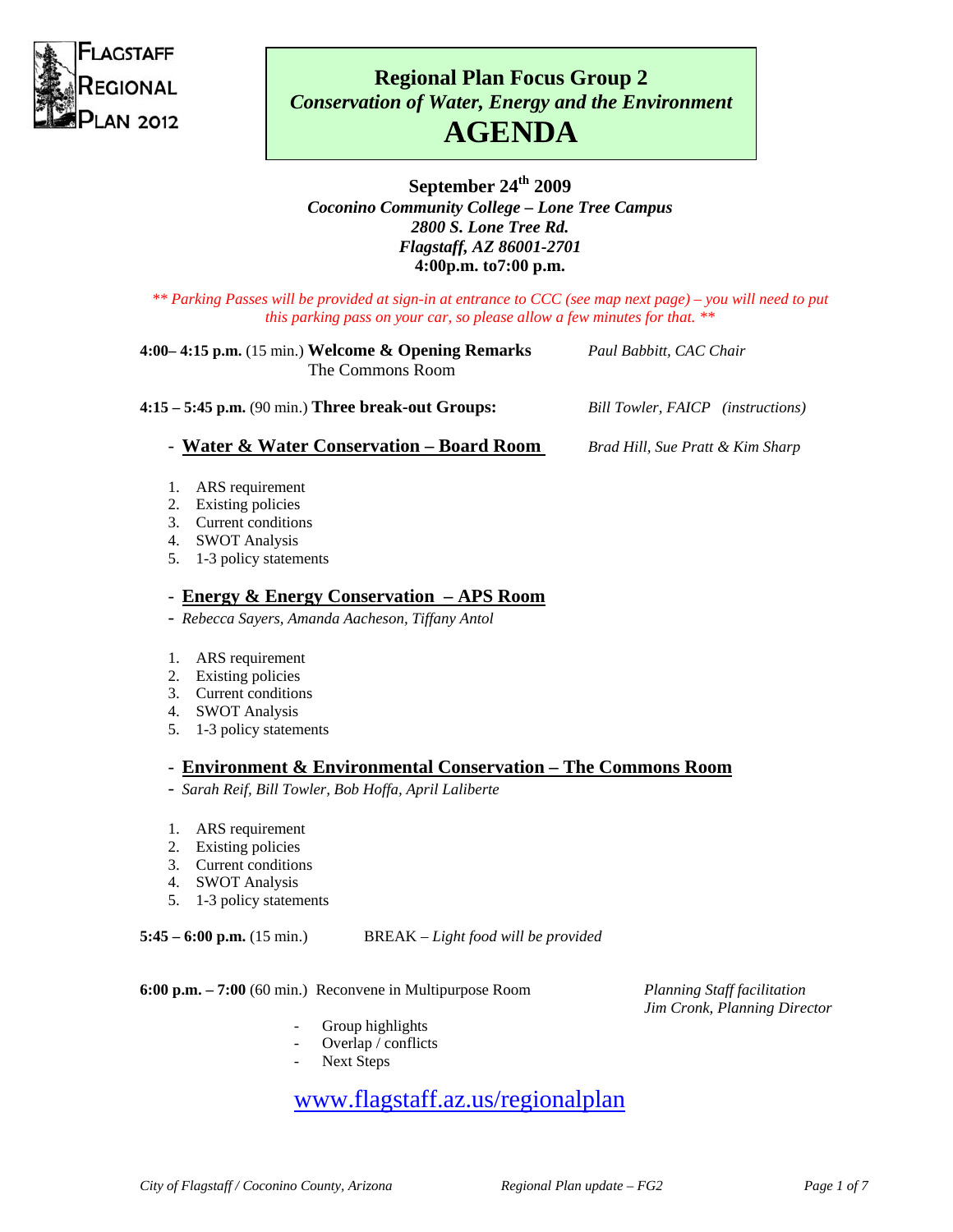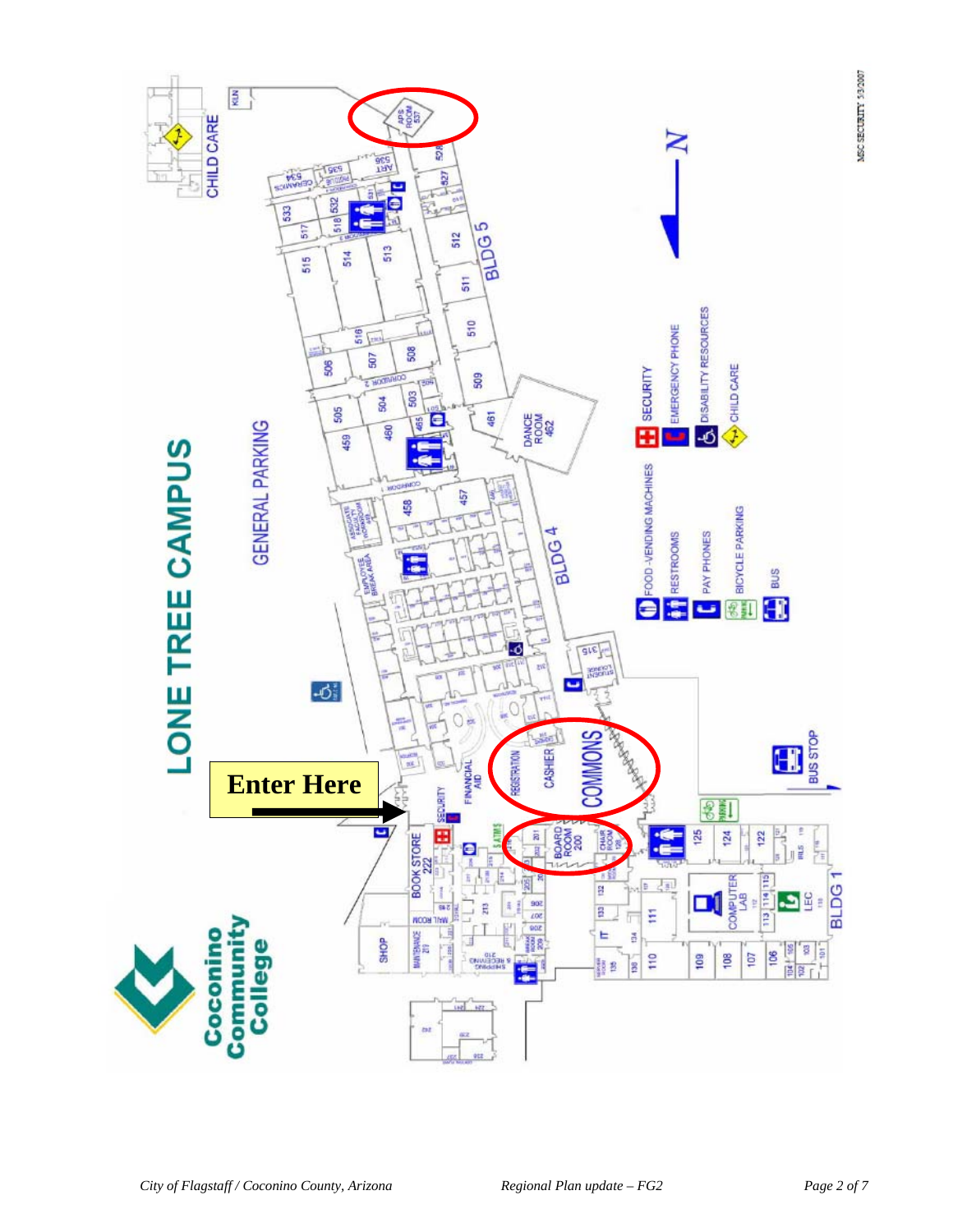## Break-out Group 1: **Water & Water Conservation – Board Room**

*Brad Hill & Sue Pratt*

#### **I. ARS 9-461 requirement -** A **water resources element** that addresses:

(a) The known legally and physically available surface water, groundwater and effluent supplies.

(b) The demand for water that will result from future growth projected in the general plan, added to existing uses.

(c) An analysis of how the demand for water that will result from future growth projected in the general plan will be served by the water supplies identified in subdivision (a) of this paragraph or a plan to obtain additional necessary water supplies.

### **II. Existing policies**

*Under "Natural/Cultural Resources and the Environment"*

**Policy NCR1.2—Sustainable Levels of Water Use.** Support Plan support on-going analyses to identify the sustainable levels of water use that can be maintained relative to development and the community living within its resources.

Strategy NCR1.2(b) - use reclaimed water

Strategy NCR1.2(c) - promote joint use of water features

Strategy NCR1.3(a) - initiate appropriate and time-sensitive water use programs

Strategy NCR1.3(b) - initiate and maintain ground water monitoring program

 Strategy NCR1.3(c) - pursue a naturalized greenbelt channel with Flagstaff Urban Trails System accesses wherever possible

 *No Goals or Policies under "Water Resources"*

### **III. Current conditions**

See 'Water' Cliff Notes + Additional materials / maps:

### **IV. Discussion Questions:**

- 1. (Review existing policies) Do we do these things? How well?
- 2. Should there be a link between development and water supply?
- 3. What are the biggest water resource challenges we must address?
- 4. Where are opportunities for water resource management for our area?
- 5. What are the threats to our water resource management?
- 6. What is an appropriate level of conservation that should be required—e.g. should all homes and businesses be required to use greywater and rain water catchment for certain uses such as water closets and landscaping? Any difference for city/county areas of the region?
- 7. Should the City develop a level of redundancy in its water supply and production facilities for drought protection and reliability?

### **V. SWOT Analysis**

 Strengths, Weaknesses, Opportunities and Threats – these comments are usually being formulated by a planner in the back in reflection to main discussion.

### **VI. 1-3 policy statements**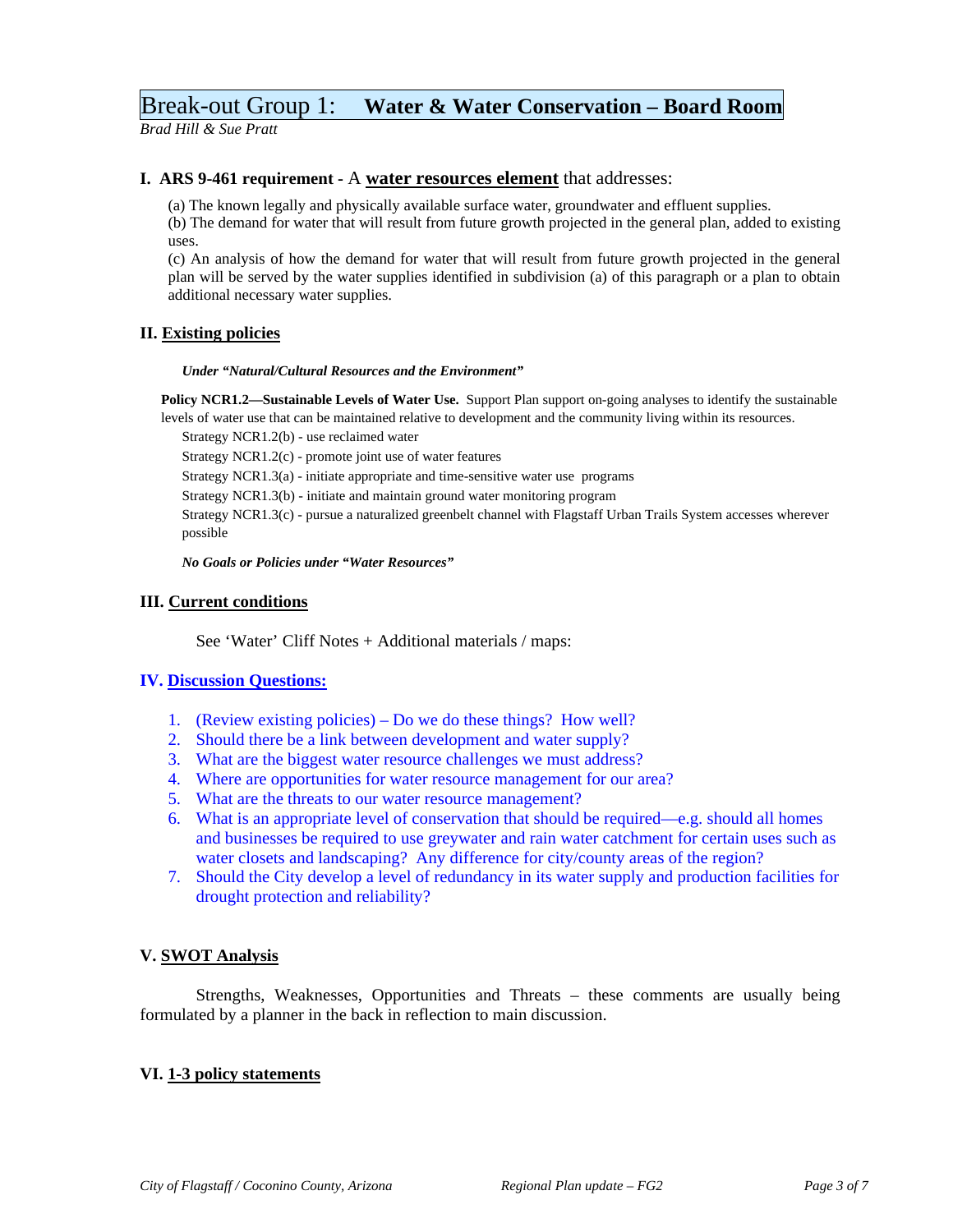## Break-out Group 2: **Energy & Energy Conservation – APS Room**

*Rebecca Sayers, Amanda Aacheson, Tiffany Antol, APS representative, Southwest Windpower representative*

## **I. ARS 9-461 requirement -** The **energy element** will include:

 (a) A component that identifies policies that encourage and provide incentives for efficient use of energy; and

(b) An assessment that identifies policies and practices that provide for greater uses of renewable energy sources.

## **II. Existing policies**

*No existing Energy policies in RLUTP 2001*

## **III. Current conditions**

See 'Energy' Cliff Notes + Additional materials / maps:

## **IV. Discussion Questions:**

- 1. What are the strengths we have in this region for energy efficiency?
- 2. What are the strengths we have in this region for renewable energy?
- 3. What are the weaknesses for both?
- 4. What are the opportunities for both?
- 5. What are the threats for both?
- 6. What are the broader benefits of writing an energy policy?
- 7. What is the effect of water on this energy discussion? (lifecycle of energy needed to provide clean water at a sustainable capacity)
- 8. How does land use planning relate to energy efficiency and renewable energy?
- 9. How is energy is related to transportation/new development?
- 10. How do energy and water efficiency codes impact the broader picture?

### **V. SWOT Analysis**

 Strengths, Weaknesses, Opportunities and Threats – these comments are usually being formulated by a planner in the back in reflection to main discussion.

## **VI. 1-3 policy statements**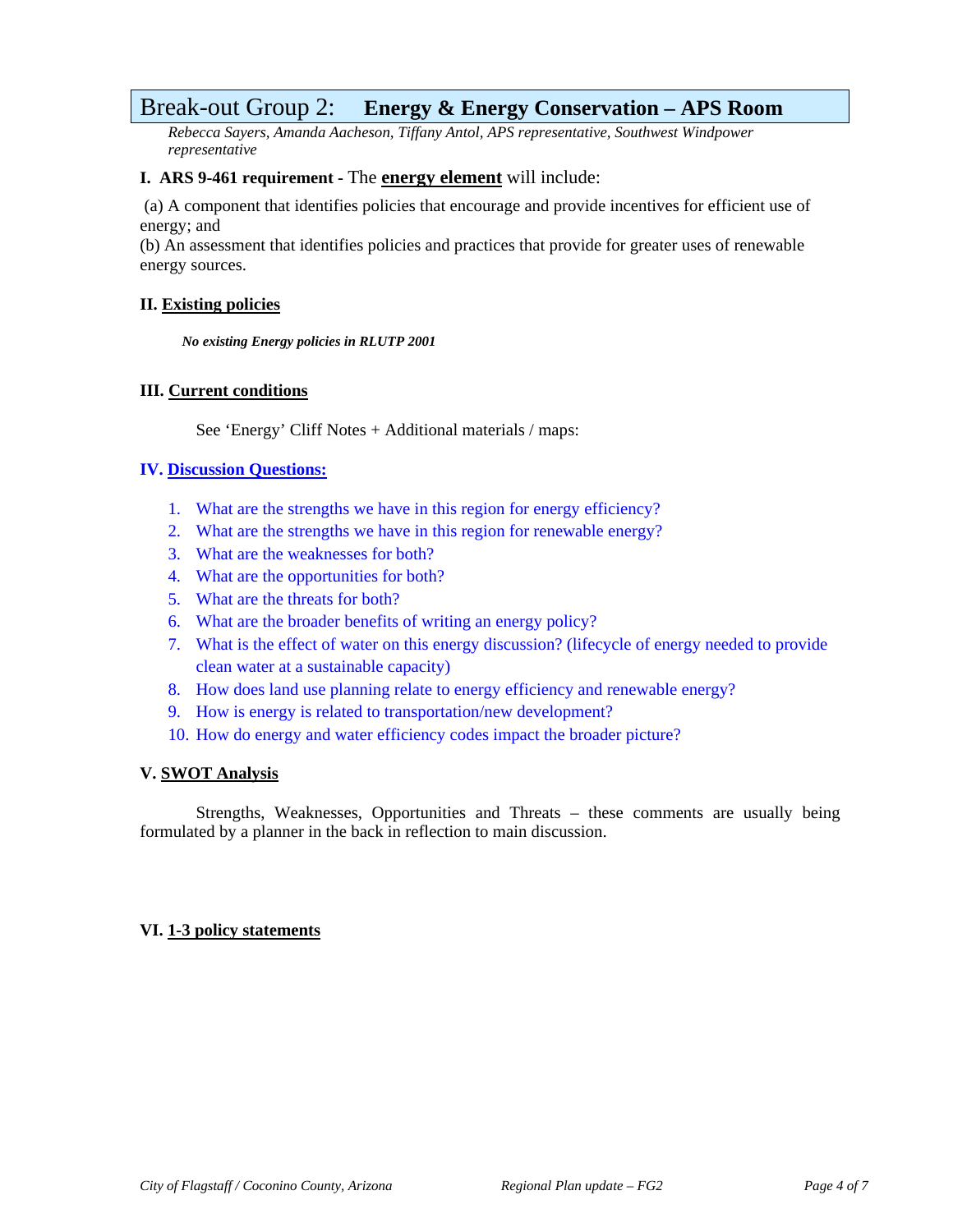## Break-out Group 3: **Environment & Environmental Conservation – Multipurpose Room**

- *Sarah Reif, Bill Towler, Bob Hoffa*

## **I. ARS 9-461 requirement -**

An **environmental planning element** that contains analyses, policies and strategies to address anticipated effects, if any, of plan elements on air quality, water quality and natural resources associated with proposed development under the general plan. The policies and strategies to be developed under this element shall be designed to have community-wide applicability and shall not require the production of an additional environmental impact statement or similar analysis beyond the requirements of state and federal law.

A **conservation element** for the conservation, development and utilization of natural resources, including forests, soils, rivers and other waters, harbors, fisheries, wildlife, minerals and other natural resources. The conservation element may also cover:

(a) The reclamation of land.

(b) Flood control.

(c) Prevention and control of the pollution of streams and other waters.

(d) Regulation of the use of land in stream channels and other areas required for the accomplishment of the conservation plan.

(e) Prevention, control and correction of the erosion of soils, beaches and shores.

(f) Protection of watersheds.

## **II. Existing policies**

### **Goal of the Natural and Cultural Resources and the Environment Element**

*High standards will be maintained for protection and improvement of the region's quality of life offered by its natural and cultural, historic and archaeological resources and its natural environment.* 

Policies in existing Regional Plan:

NCR1.1 Improve Air Quality NCR1.3 Sustainable Levels of Water Use NCR 1.5 Address Natural Hazard Areas NCR 1.6 Abate Noise Impacts NCR1.7 Minimize Waste NCR1.8 Address Hazardous Materials Disposal and Reduction NCR1.9 Protect Dark Skies NCR1.10 Protect Archeological and Cultural Resources NCR 1.11 Promote the Community's Cultural Diversity NCR1.12 Plan within an Ecosystem Framework NCR1.13 Maintain and Restore Natural Processes and Systems NCR1.14 Promote Forest Restoration and Sustainable Management NCR1.15 Protect Hillsides and Ridgelines NCR1.16 Identify Natural Hazardous Areas and Control Development NCR1.17 Address Flood Hazards NCR1.18 Inventory Eradicate or Control Noxious Weeds, and Restore Native Vegetation NCR1.19 Create a "FireWise" Community NCR1.20 Encourage Energy Conservation Measures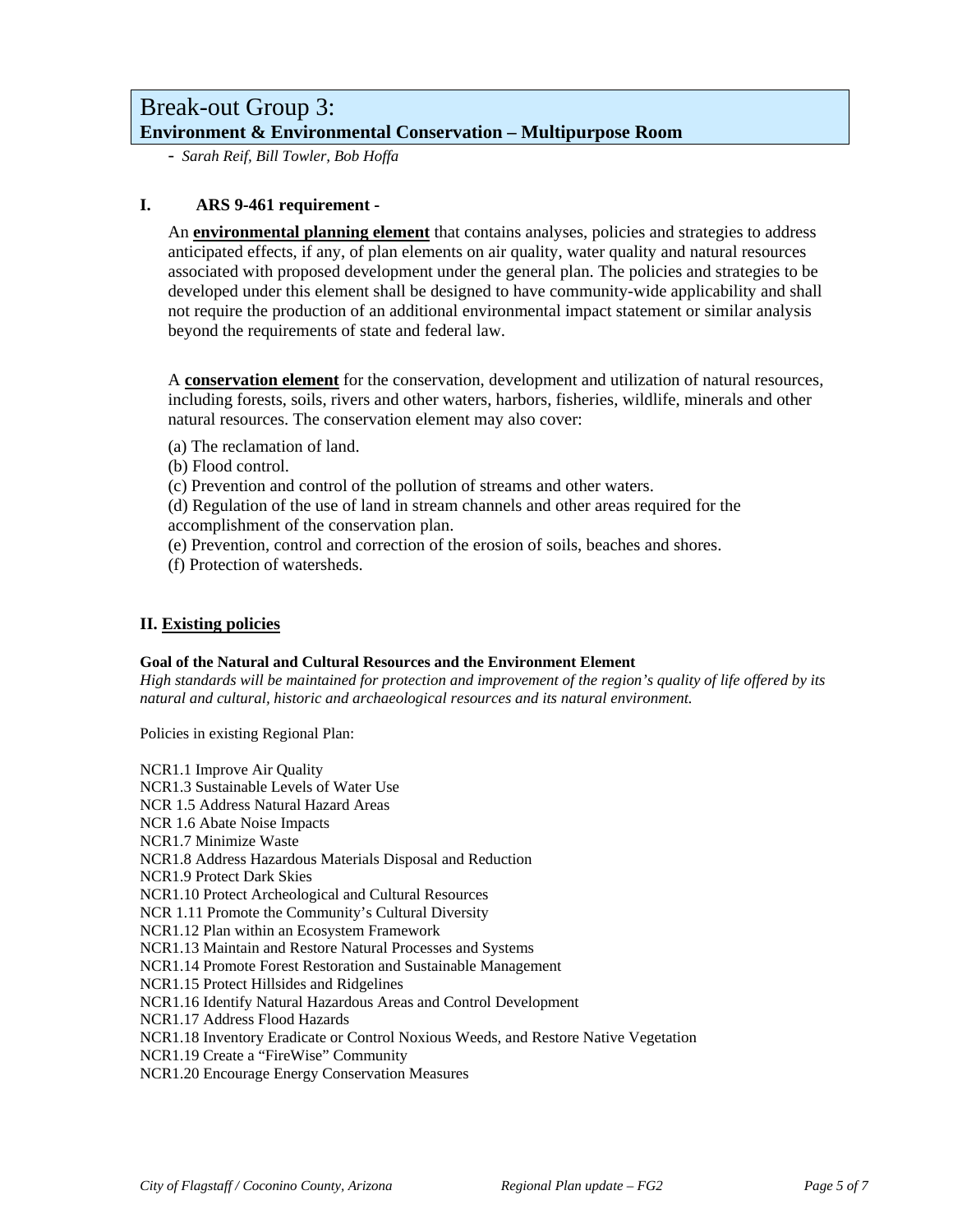## **III. Current conditions**

See 'Environment' Cliff Notes + Additional materials / maps:

#### **IV. Discussion Questions:**

Purpose: To obtain feedback on the current plan and desired changes/future direction. How do we allow our community to grow while conserving natural resources? How do we live sustainably in our community without degrading or using up our natural resources over time? How can we make the Flagstaff region "greener"?

#### (5 min) **Sarah Reif** – Welcome and Introduction to Break-out Group

## *Describe the process for the next 90 minutes –*

- Hand out existing goals and policies
- Reiterate our purpose, we have 90 minutes to get there
- As one large group, we will tackle Env Quality, Veg and Wildlife in two 30-min. sessions
- Encourage open dialogue, we will be capturing comments as we go, there will be overlap with other groups
- In the last 30 min. we will discuss Strengths, Weaknesses, Threats, and Opportunities (SWOT)

#### (30 min) **Bill Towler, Bob Hoffa, April Laliberte** – Environmental Quality

## *Point out the existing goals and policies on the handout that relate to Environmental*

#### *Quality*

#### *Ask Questions –*

- Do the existing policies cover all of the environmental issues, or should the regional plan address others?
- Currently the air quality in the Flagstaff area is excellent, except occasionally. Should more be done to restrict emissions, for example woodstoves and fireplaces, industrial emissions?
- There was recently a letter to the editor requesting more lighting at Wheeler Park (while recognizing the dark sky ordinance). How should we balance safety with the desire for dark skies?
- Many would prefer to leave all floodplains in their natural state, yet most cross private property. Can we balance property rights with the desire to protect floodplains?
- How does development impact our natural resources?
- Should preserving and remediating our environment be considered before development?
- How can the City and County best encourage residents to reduce resource consumption?
- What is a realistic goal for diverting waste from the landfill in the next 5, 10, and 20 years and what techniques should be used to achieve this goal?
- What sort of regulations, if any, should be created to reduce waste production and increase landfill diversion?
- There are currently no policies in place to direct development to infill projects and our greenfields are more likely developed. Is this an area of discussion?

Write group's comments on board